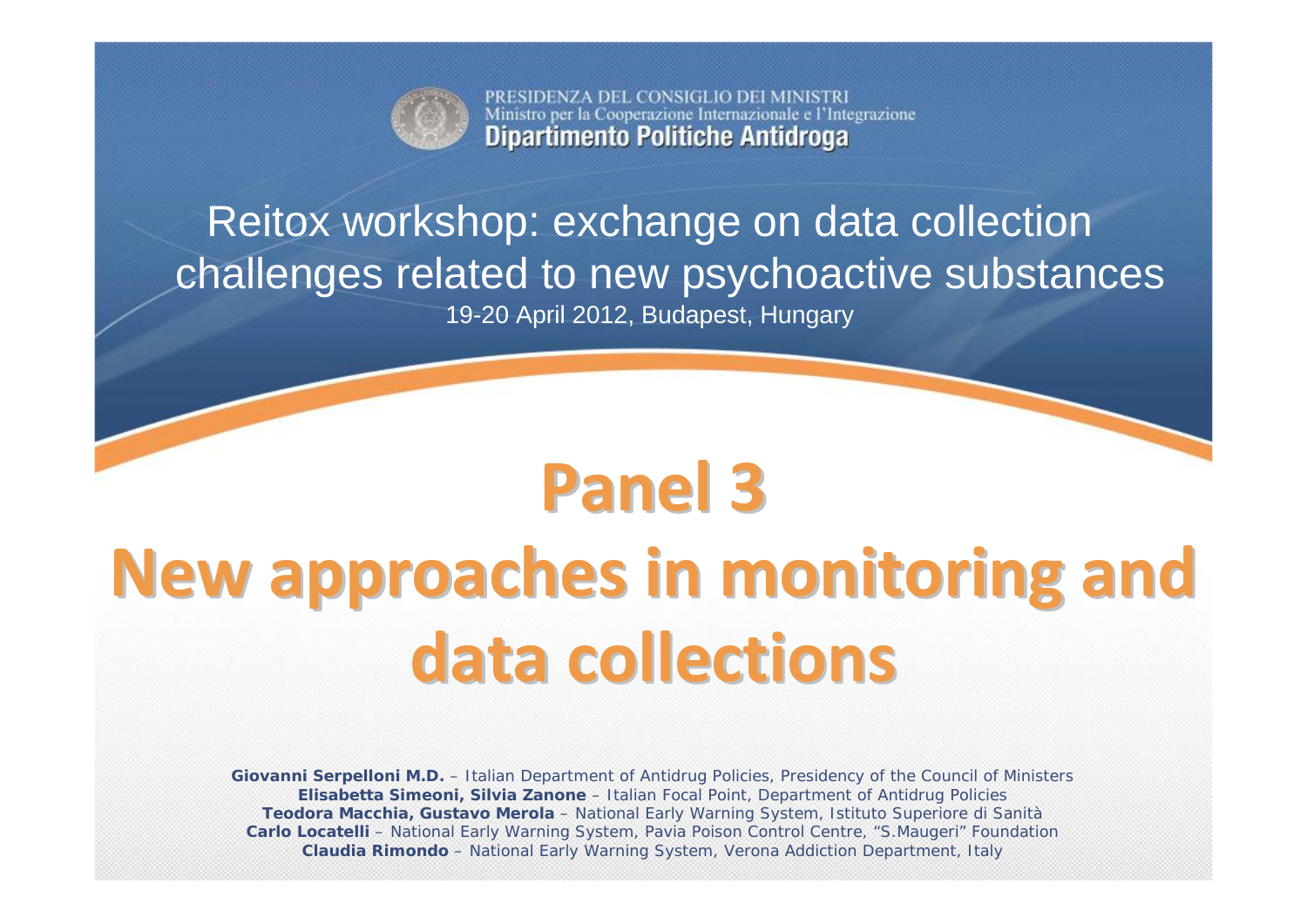

PRESIDENZA DEL CONSIGLIO DEI MINISTRI Ministro per la Cooperazione Internazionale e l'Integrazione **Dipartimento Politiche Antidroga** 

# Reitox workshop: exchange on data collection challenges related to new psychoactive substances

19-20 April 2012, Budapest, Hungary

# **Research Research Projects Projects on NPS in Italy**

**Gustavo Merola** – University of Verona; Italian National Institute of Health **Franco Tagliaro** – University of Verona **Salvatore Fanali** – Italian National Research Council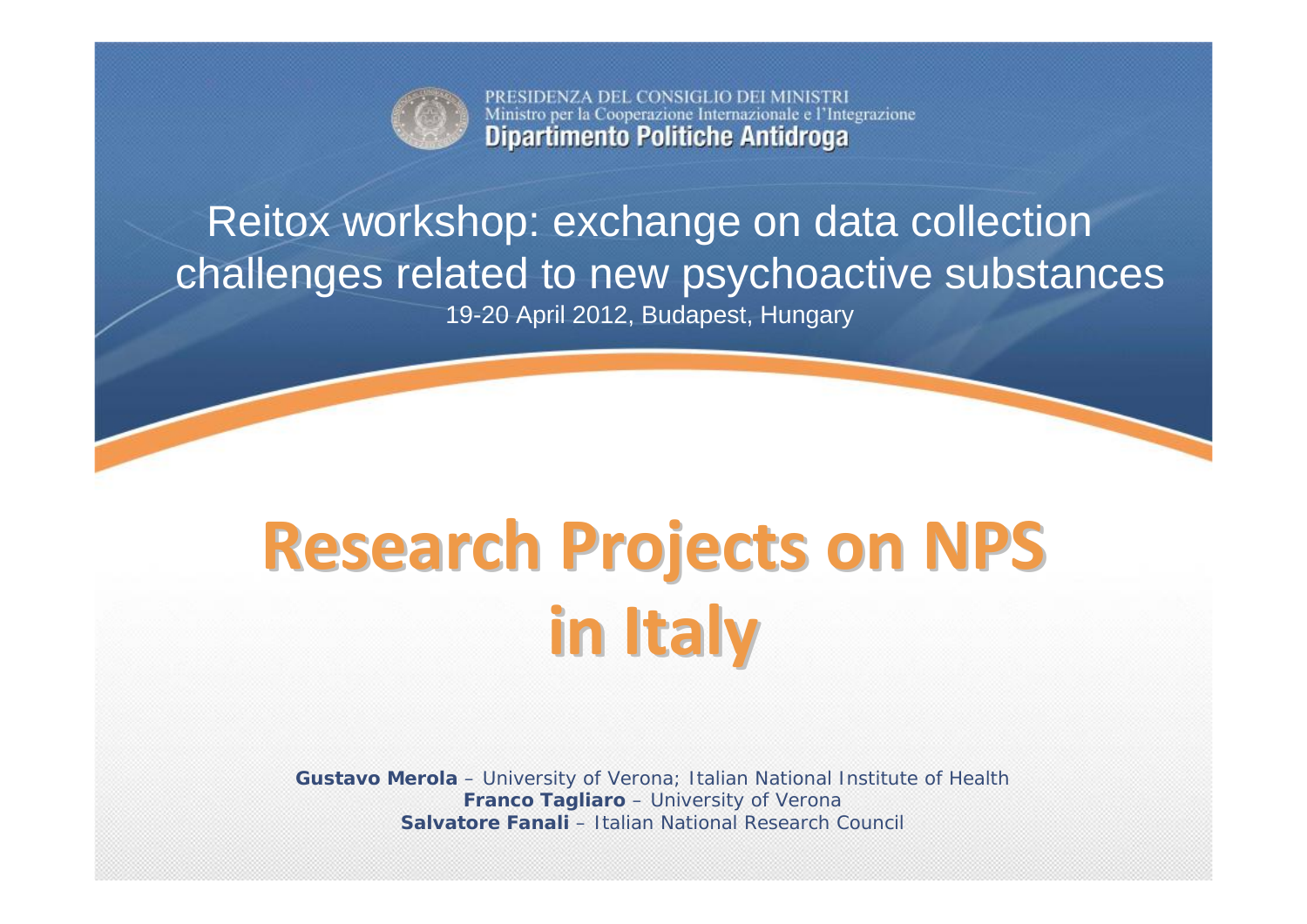

# **Research Projects on NPS in Italy**

- **Searchable Database of all new psychoactive** substances reported by OEDT
- **Miniaturized chromatographic procedure for** screening of new psychoactive substances
- Capillary electrophoresis for the analysis of new psychoactive substances
- **Direct screening of herbal blends for new** synthetic cannabinoids by MALDI-TOF MS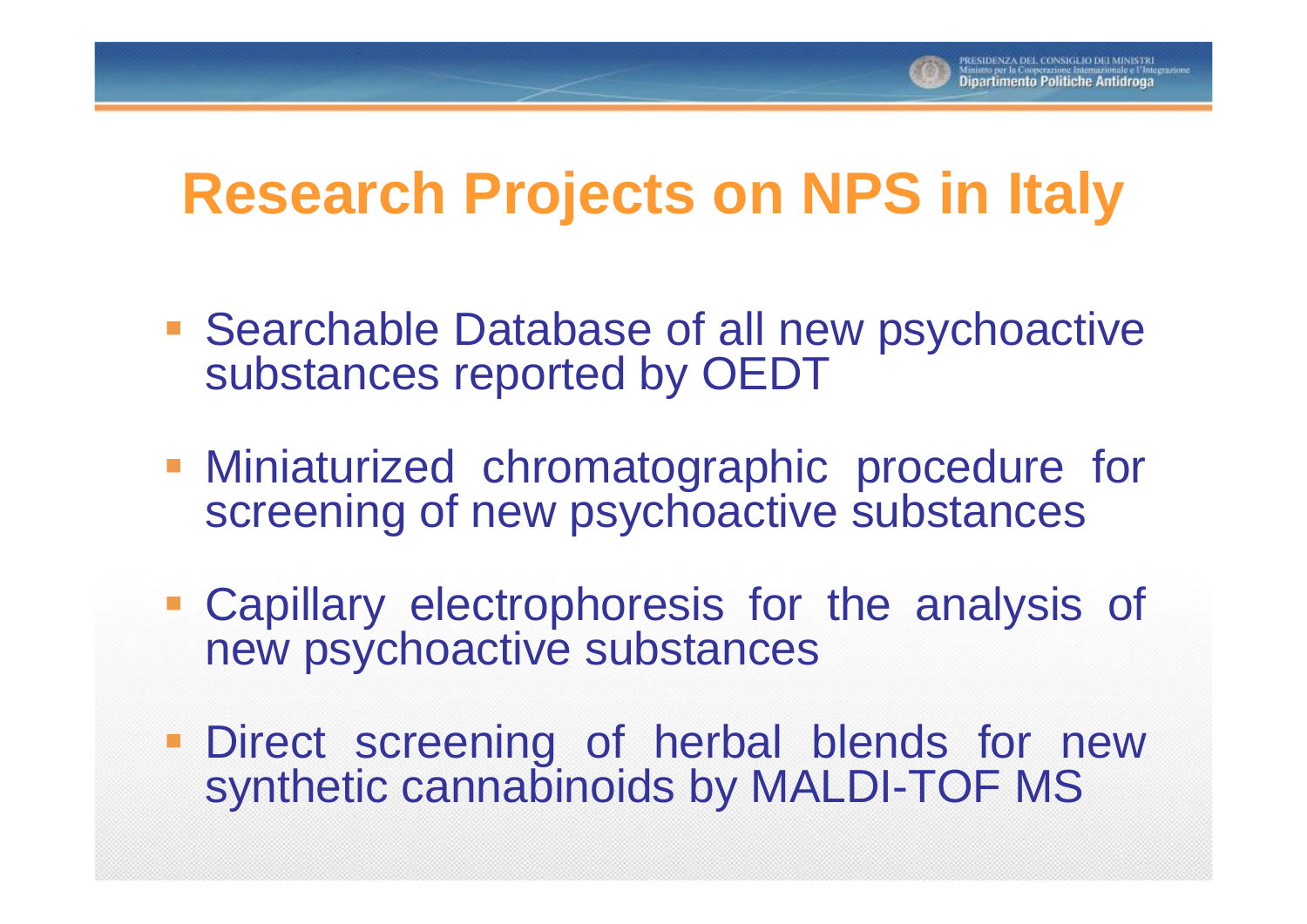



# **NPS Database**

### PROIEZIONE VIDEO

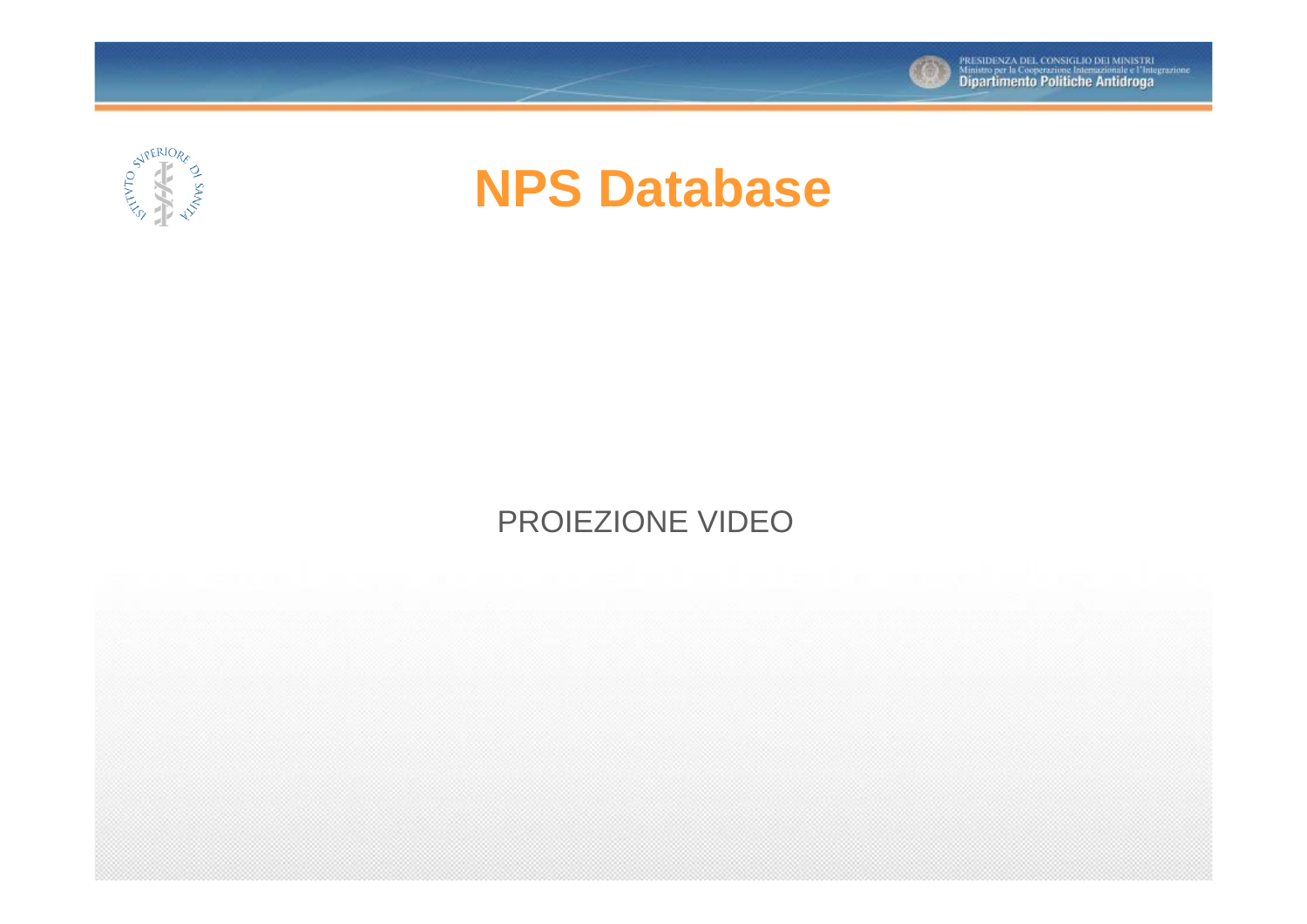

#### **Consiglio Nazionale delle Nano-LC-UV procedure for the**  Ricerche **identification of synthetic cannabinoids**

- $\overline{\mathbb{R}}$ Most diffused synthetic cannabinoids
- $\mathcal{L}_{\mathcal{A}}$ Good sensitivity
- $\overline{\mathbb{R}}$ High efficiency
- Ξ Short analysis time
- 
- $\overline{\phantom{a}}$ Coupling with MS system (easy)
- Ò Low amount of sample
- C Minimal consumption of reagents